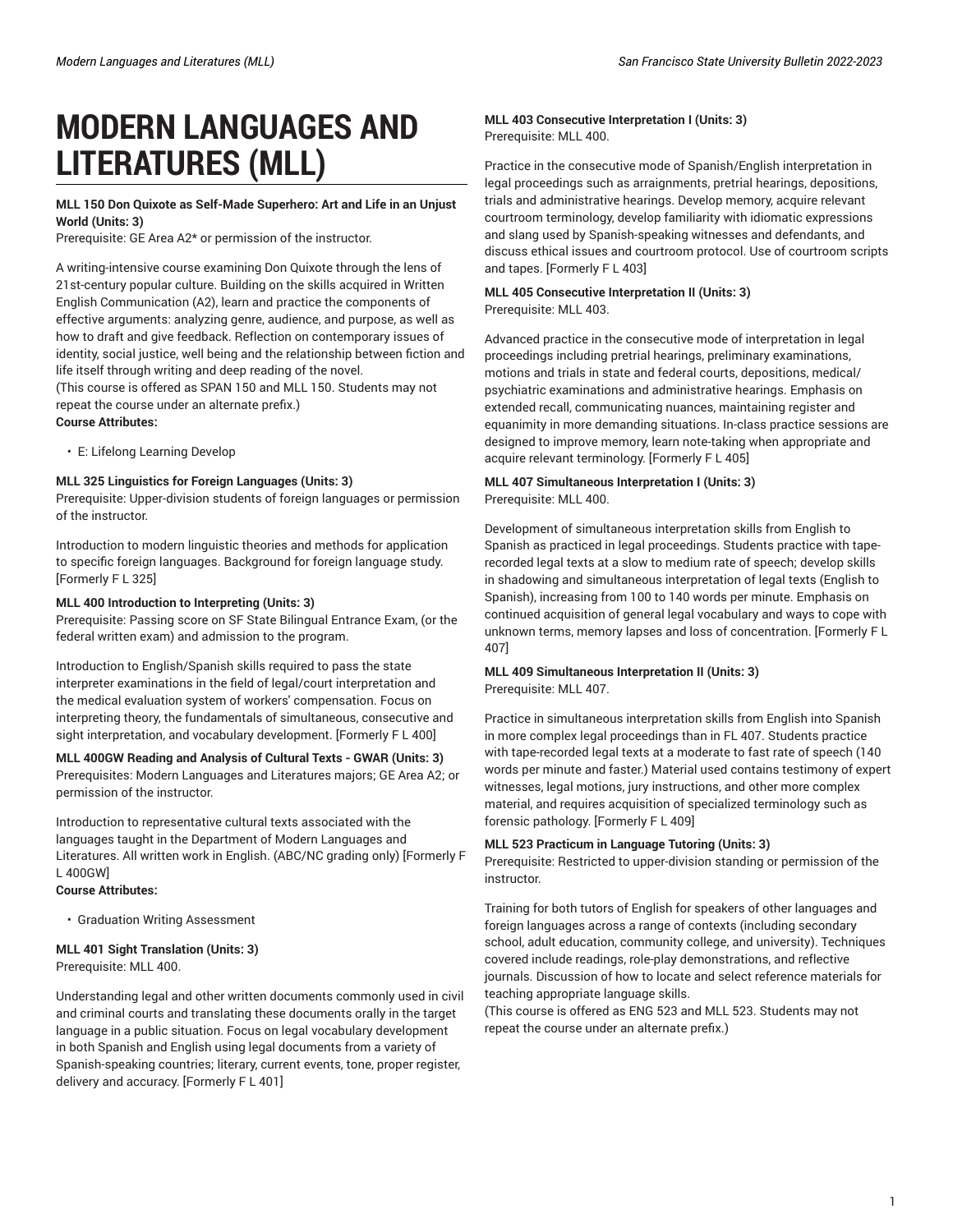#### **MLL 599 Internship in Foreign Languages (Units: 1-4)**

Prerequisites: Minimum of 12 upper-division units in a foreign language or equivalent foreign language proficiency and permission of the instructor.

Supervised internship in a setting in which a foreign language is used, integrated with relevant academic research. (CR/NC grading only) [Formerly F L 599]

## **MLL 603 Technology in Language Learning and Teaching (Units: 3)** Prerequisite for MLL 803: Graduate standing.

Prerequisite for MLL 603: Intermediate language competency in a second/foreign language or permission of the instructor.

Introduction to principles and practices concerning the use of technology in second/foreign language learning and teaching. Focus on the connection between Second Language Acquisition theories and the implementation of current Internet and multimedia technologies. (MLL 803 [Formerly F L 803]/MLL 603 is a paired course offering. Students who complete the course at one level may not repeat the course at the other level.)

#### **MLL 608 Language Teaching in Multilingual Contexts (Units: 3)**

Prerequisite: Upper-division standing or permission of the instructor.

A survey of best principles and key competencies for second and foreign language teaching, drawing from current theories and researched practices, with an emphasis on the knowledge and skills that are crucial for language teaching in multilingual contexts.

(This course is offered as MLL 608 and ENG 608. Students may not repeat the course under an alternate prefix.)

#### **MLL 700 Introduction to Academic Writing and Research Methodology (Units: 3)**

Prerequisite: Graduate standing in a Foreign Language program or literary studies program or consent of the instructor.

Introduction to graduate-level academic writing and research. Taught in English. [Formerly F L 700]

#### **MLL 701 Seminar in Academic Writing and Research Methodology (Units: 3)**

Prerequisite: Graduate standing in a Foreign Language program or consent of the instructor.

Seminar in research methods and academic writing for graduate students in Foreign Languages and Literatures. [Formerly F L 701]

## **MLL 720 Transcultural Encounters: Topics in Literary Theory for East Asian Studies (Units: 3)**

Prerequisite: Graduate standing.

Introduction to variety of critical and theoretical concepts that have shaped production and reception of Chinese and Japanese literary and cultural texts in the twentieth and twenty-first centuries. Course varies between national and transnational perspective and employs comparative approach. [Formerly F L 720]

#### **MLL 721 Topics in East Asian Linguistics (Units: 3)**

Prerequisites: Graduate standing; MLL 325; or consent of the instructor.

Examination of current issues in Chinese and Japanese linguistics and research methodology, including syllable structure, sound change, tonal evolution, standardization, linguistic purism, and diglossia, among others. [Formerly F L 721]

**MLL 750 Curriculum and Instruction I: World Languages (Units: 3)** Prerequisite: Single Subject Credential program students or consent of the instructor.

Principles and theory of teaching World Languages at the secondary school level, including the planning of content and instruction with consideration of student learning and state and national standards. [Formerly F L 750]

**MLL 751 Curriculum and Instruction II: Foreign Languages (Units: 3)** Prerequisite: Satisfactory completion of MLL 750 or consent of the instructor. Must be taken concurrently with S ED 660.

Principles and practical experience in the teaching of foreign languages at the secondary school level, including selection and use of instructional technology, evaluation techniques, assessment, and reflective practice. [Formerly F L 751]

#### **MLL 761 Sino-Japanese Encounters 19th/20th Centuries: Imagining the Other Through Literature, Film, and Art (Units: 3)**

Prerequisite: Graduate standing or consent of the instructor.

Exploration of how China and Japan have been represented and imagined by their respective other through literature, art, and cinema, from the late 19th century to the present. Focus on well-known writers, intellectuals, and filmmakers whose work was influenced by an encounter with the culture other. Study of key topics that have resulted from or accompanied these encounters such as modernism, colonialism, imperialism, communism, post-colonialism and nostalgia. [Formerly F L 761]

#### **MLL 780 Topics in Romance and German Literature (Units: 3)**

Prerequisite: Graduate standing in the Romance and German Languages and Literatures program or consent of the instructor.

Graduate seminar covering literary topics European literature. Topics to be specified in the Class Schedule. May be repeated when topics vary. [Formerly F L 780]

## **Topics:**

- 1. Picaresque Fictions
- 2. European Colonialism in Art, Film, and Literature
- 3. Crime Fiction, Film, and Literature
- 4. Fairy Tales and Folk Tales
- 5. Modern Terrorism in European Art, Film, Literature

**MLL 785 Practicum in Teaching Language and Literature (Units: 1-3)** Prerequisite: Restricted to graduate standing and consent of the instructor.

Instruction in how to guide classroom discussions, prepare pedagogical materials, give classroom presentations, and provide constructive guidance to undergraduate students on their academic work. Graduate students will apply what they learn in an undergraduate class under the direction of supervising faculty who will develop the graduate students' capacities as aspiring teachers. May be repeated for a total of 4 units. (CR/NC grading only).

#### **MLL 799 Internship in Foreign Languages (Units: 1-4)**

Prerequisites: Graduate standing in a foreign language or equivalent foreign language proficiency and consent of the instructor.

Supervised internship in a setting in which a foreign language is used, integrated with relevant graduate-level academic research. (CR/NC grading only) [Formerly F L 799]